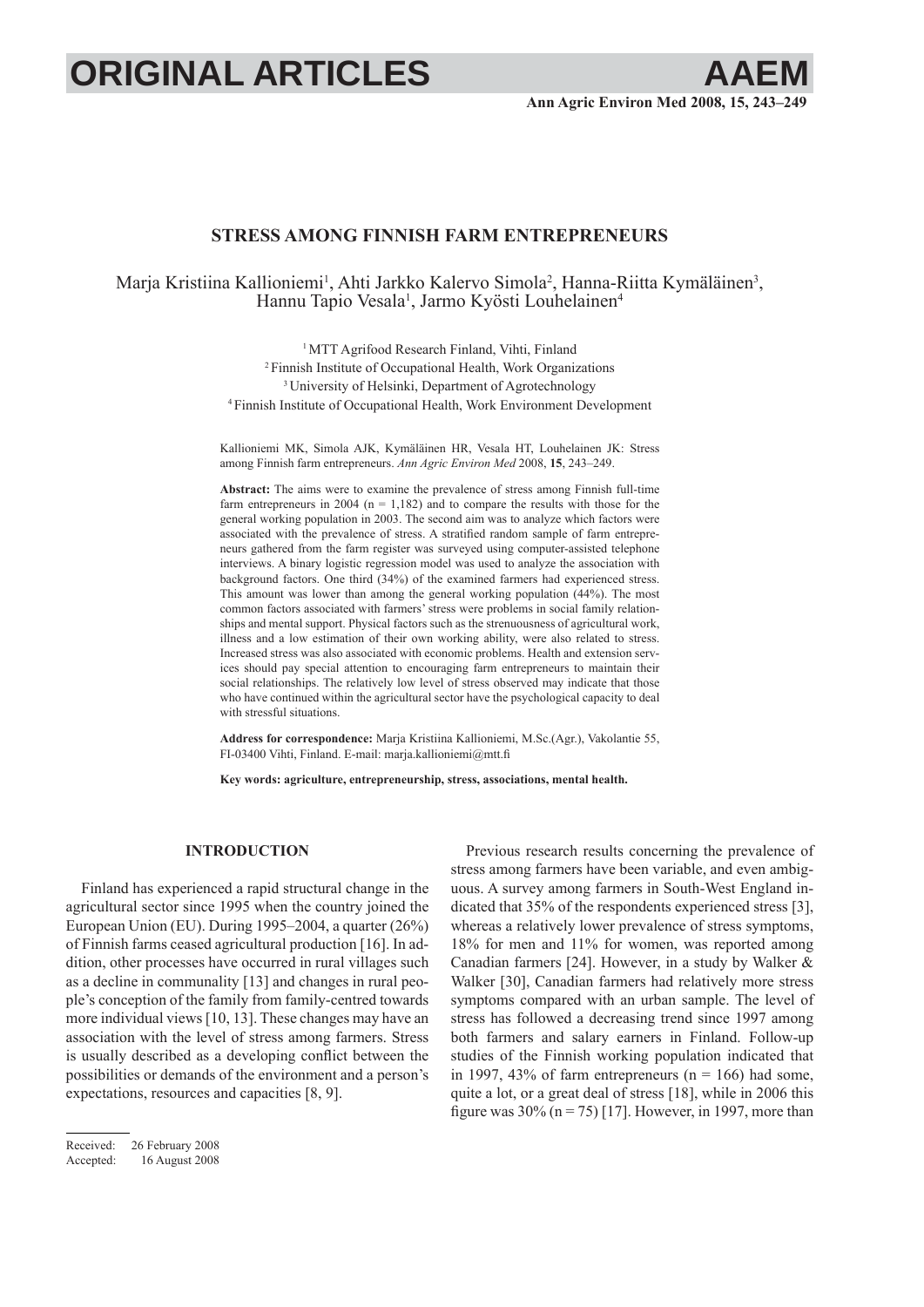a half (53%) of the farmers felt themselves to have quite a lot or very many possibilities to control their work, while in 2006 only one third (32%) answered similarly [12]. Furthermore, Saarni *et al.* [21] compared working ability, subjective quality of life and health-related quality of life among Finnish salary-earners, entrepreneurs and farmers. According to the results of that study, farmers had the lowest rates in all factors measured.

The aim of this study was to determine the prevalence of stress among Finnish full-time farm entrepreneurs  $(n = 1.182)$  in 2004, and to compare this with results from a reference sample of the general Finnish working population in 2003. Secondly, factors associated with the prevalence of stress among farm entrepreneurs were examined.

## **MATERIALS AND METHODS**

**The survey [Farm2004].** This study was part of a research project entitled "Occupational Health and Agriculture in Finland 2004" [Farm2004], which was carried out by the Finnish Institute of Occupational Health [20]. In October 2004, the farm register included a total of 71,054 farms [29]. Of these, 6,000 were randomly sampled and 5,127 active farms were accepted into this study. The aim was to interview at least 1,000 full-time farmers in order to obtain a representative sample of this population group in Finland, a requirement defined and calculated by power analysis. The study farms were contacted in the order that they appeared in the random sample until the target of at least 1,000 full-time farmers had been interviewed. An information letter about the research project was sent to the persons in this sample, after which they were contacted by telephone.

Of the 2,471 farmers who were contacted in the sample order, 266 (10.8%) refused to participate, 64 (2.6%) could not be reached, and in 23 cases (0.9%) the telephone number was not available. Finally, 2,118 farmers (86%) completed the interview. It was not known beforehand which persons in this group were full-time farmers, part-time farmers or other persons living on the farm. Therefore, the interviewer asked for this information at the beginning of the interview and selected the interview questions accordingly. The research data were gathered using computer-assisted telephone interviews. The sampling process is described in Figure 1, and the resultant sample of 2,118 participants included 1,182 full-time farmers, 830 part-time farmers and 106 other persons living on the farm. The 1,182 full-time farmers were asked all the questions in the interview.

In the Farm2004 study, work-related stress was assessed by, method similar to that of Elo *et al.* [5]. The interviewer first defined stress to the interviewee as a situation where a person feels himself or herself excited, anxious, irritated or distressed or she/he has difficulties sleeping because matters are constantly on her/his mind. The interviewer then asked if the interviewee felt this kind of stress at the time of the interview. Elo *et al.* [5] assessed the validity of this single-item measure of stress symptoms from 4 independent



a If only the prior farm operator was mentioned, he/she was selected for inclusion in the sample. If both the prior operator and spouse were mentioned, one of them was randomly selected.

**Figure 1.** Sampling and interview process in the Farm2004 study.

sets of data, and considered the content, criterion and construct validity for group level analysis to be satisfactory.

The research sample of Farm2004 was representative of Finnish farms in terms of regional distribution and production sector [27]. However, the average size of the sample farms, 44 hectares, was greater than for Finnish farms on average in 2004, which was 31.5 hectares (Tab. 1). Dairy farms in the sample had an average of 21 cows, whereas the average herd size for Finnish dairy farms in 2004 was 18 cows [28]. The average age of full-time farmers in the sample (46.9 years) was slightly lower than in the general farming population in 2004 (48.9 years) [28]. In the youngest and oldest age groups the proportion of women was slightly lower in our sample than on average on Finnish farms.

**Reference sample of the Finnish working population [Work2003].** A reference sample was obtained from the "Work and health" follow-up study in 2003 [Work2003]. This study has been carried out by the Finnish Institute of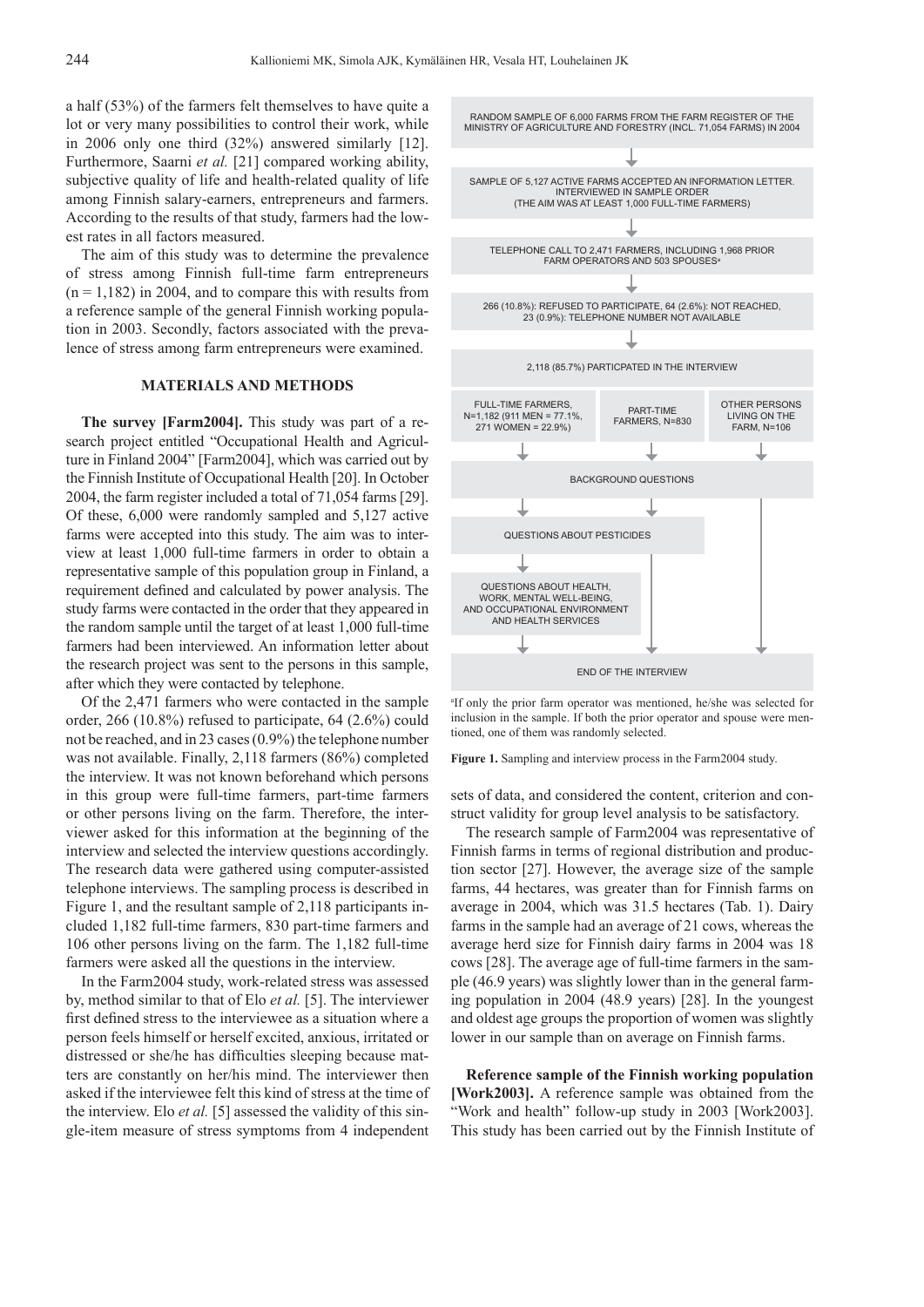**Table 1.** Characteristics of interviewed full-time farmers.

| Characteristic                | n   | $\frac{0}{0}$  |
|-------------------------------|-----|----------------|
| Age group (years)             |     |                |
| $18 - 34$                     | 124 | 11             |
| $35 - 44$                     | 356 | 30             |
| $45 - 54$                     | 405 | 34             |
| $55 - 64$                     | 297 | 25             |
| <b>Education</b>              |     |                |
| No professional education     | 381 | 32             |
| Professional course           | 65  | 5              |
| Vocational school             | 545 | 46             |
| Vocational college            | 150 | 13             |
| Polytechnic school            | 17  | $\overline{2}$ |
| University                    | 24  | $\overline{2}$ |
| <b>Marital status</b>         |     |                |
| Unmarried                     | 203 | 17             |
| Married or cohabiting         | 932 | 79             |
| Divorced or separated         | 31  | 3              |
| Widower or widow              | 16  | 1              |
| <b>Farm production sector</b> |     |                |
| Dairy                         | 491 | 42             |
| Other bovine cattle           | 85  | $\overline{7}$ |
| Piggery                       | 98  | 8              |
| Other livestock               | 54  | 5              |
| Grain                         | 308 | 26             |
| Other crop farming            | 105 | 9              |
| Forestry                      | 41  | 3              |
| Size of farm (hectares)       |     |                |
| $1 - 19$                      | 221 | 19             |
| $20 - 34$                     | 345 | 29             |
| $35 - 49$                     | 240 | 20             |
| $50 - 100$                    | 276 | 24             |
| over 100                      | 83  | 7              |
| lack of information           | 17  | 1              |
| Average field hectares        |     | 44             |
| Average forest hectares       |     | 67             |

Occupational Health every third year since 1997 [11]. It aims to gather general information on the working conditions, health, working ability and well-being of Finnish people working in all professional branches of society. A sample of 4,966 Finnish-speaking 25- to 64-year-old persons was randomly selected from the register of Finnish citizens. The participation rate was 67% and a total of 3,331 persons from this sample were interviewed. The sample is representative of working Finnish citizens [19].

**Statistical methods.** The prevalence of stress was calculated and the z-test was used to statistically compare the Farm2004 and Work2003 samples. In these analyses, age and gender were standardized and the significance level

**Table 2.** Prevalence of stress in the Farm2004 sample.

| Group                       | Stress $(\% )$ | n       | Share $(\% )$ |
|-----------------------------|----------------|---------|---------------|
| Farm2004 sample             | 34             | 1 1 8 2 | 100           |
| Gender                      |                |         |               |
| Male                        | 33             | 911     | 77            |
| Female                      | 35             | 271     | 23            |
| Age group (years)           |                |         |               |
| $18 - 34$                   | 33             | 124     | 11            |
| $35 - 44$                   | 36             | 356     | 30            |
| $45 - 54$                   | 37             | 405     | 34            |
| $55 - 64$                   | 28             | 297     | 25            |
| <b>Marital status</b>       |                |         |               |
| Unmarried                   | 29             | 203     | 17            |
| Married or cohabiting       | 35             | 932     | 79            |
| Divorced or separated       | 39             | 31      | 3             |
| Widow or widower            | 13             | 16      | $\mathbf{1}$  |
| <b>Education</b>            |                |         |               |
| No professional education   | 32             | 381     | 32            |
| Vocational school           | 33             | 610     | 52            |
| College or university level | 41             | 191     | 16            |

was  $p < 0.05$ . The analysis model used was binary logistic regression, in which the response variable 'stress' was used as a binary variable ( $1 =$  stress,  $0 =$  no stress). The SAS/LO-GISTIC procedure was used to fit the model. The predictor variables were chosen from among the range of variables gathered in the Farm2004 study. They were chosen according to a previous follow-up study on Finnish farmers in 1992 [25]. These variables were classified as demographic and production variables, health and working ability, health behaviour and attitude variables. This list was completed by variables related to work, family, life circumstances, support outside the family and attitude towards the EU, which were also used in an earlier study by Leskinen [13]. The levels of the predictor variables were reclassified when the number of cases in one of the levels was too small, because in this situation the model may become unstable or might not run at all. Predictor variables with interrelated correlations were removed from the model to avoid the multicollinearity problem. Variables were dropped from the model if they did not significantly affect the response variables in the Farm2004 sample. Un-adjusted and adjusted odds ratios and 95% confidence intervals were calculated for each variable. The confidence intervals were related to the P-values such that the odds ratio would not be statistically significant if the confidence interval contains 1.

#### **RESULTS**

Prevalence of stress. One third of the farmers (34%) in our sample reported that they had some, quite a lot or a great deal of stress at the time of the interview (Tab. 2).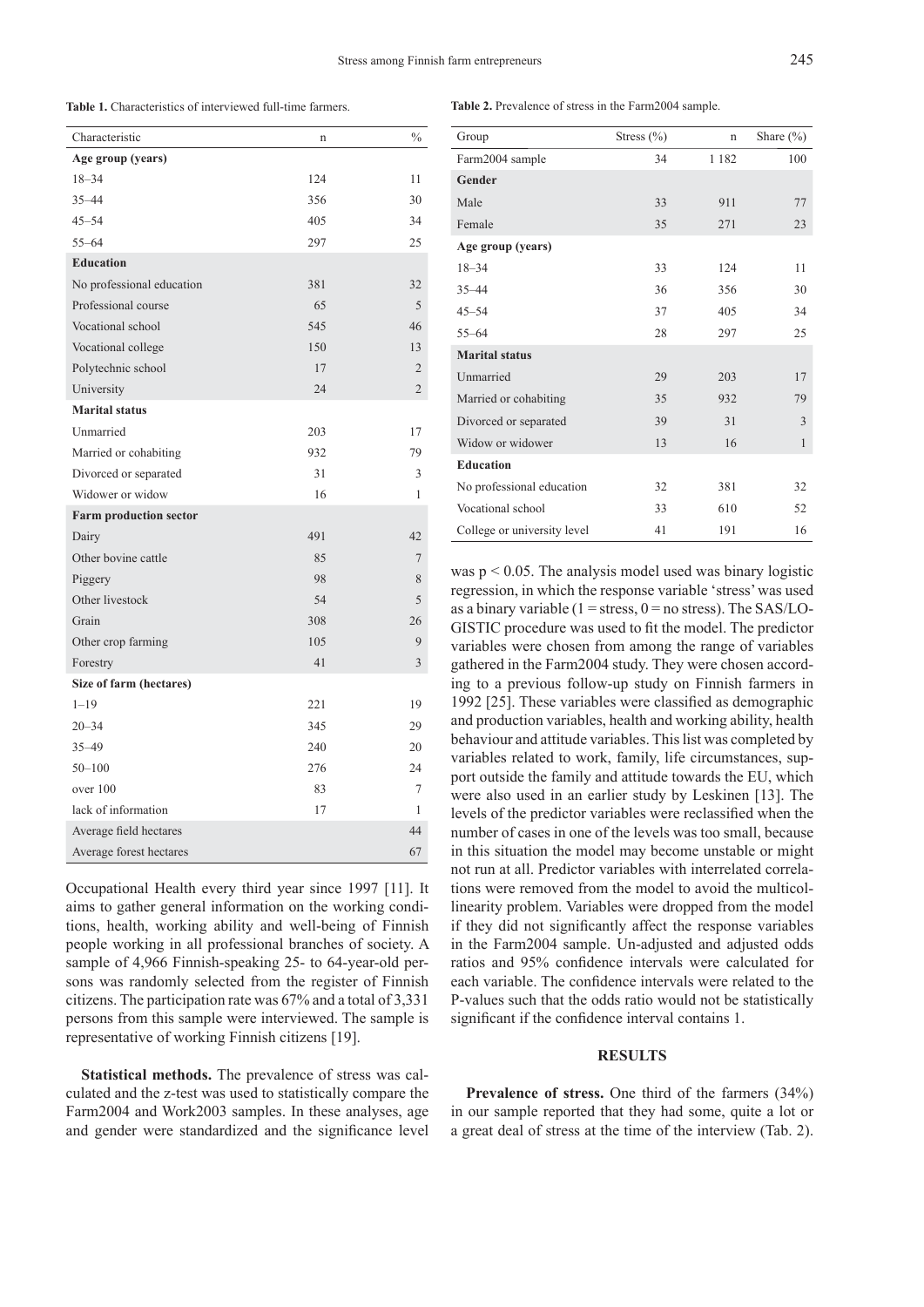| Symptom                               |           | Farm2004,<br>men<br>$(n = 904)$ | Work2003.<br>men<br>$(n = 1, 146)$ | Farm2004,<br>women<br>$(n = 269)$ | Work2003.<br>women<br>$(n = 1, 189)$ | Farm2004,<br>all respondents<br>$(n = 1, 182)$ | Work2003.<br>all respondents<br>$(n = 2, 335)$ |
|---------------------------------------|-----------|---------------------------------|------------------------------------|-----------------------------------|--------------------------------------|------------------------------------------------|------------------------------------------------|
| <b>Stress</b><br>Age group<br>(years) | All       | 33a                             | 40a                                | 35a                               | 49a                                  | 34 <sub>b</sub>                                | 44 <sup>b</sup>                                |
|                                       | $18 - 34$ | 32                              | 34                                 | 37                                | 42                                   | 33                                             | 38                                             |
|                                       | $35 - 44$ | 34                              | 42                                 | 41                                | 53                                   | 36 <sup>a</sup>                                | 48 <sup>a</sup>                                |
|                                       | $45 - 54$ | 38                              | 42                                 | 36                                | 49                                   | 37 <sup>a</sup>                                | 46 <sup>a</sup>                                |
|                                       | $55 - 64$ | 29                              | 40                                 | 24                                | 48                                   | 28 <sup>a</sup>                                | 44 <sup>a</sup>                                |
| Mental work load                      |           | 33                              | 32                                 | 34                                | 38                                   | 33                                             | 35                                             |
| Overworked                            |           | 15                              | 17                                 | 20                                | 26                                   | 16                                             | 22                                             |

**Table 3.** Prevalence of stress, mental work load and overwork in the Farm2004 and Work2003 samples presented as relative proportions (%) of the corresponding group.

<sup>a</sup> Difference is statistically significant when age is standardized; <sup>b</sup> Difference is statistically significant when age and gender are standardized.

Differences in the prevalence of stress between age groups and also between genders were quite small. Marital status and education were associated with the prevalence of stress; the highest stress level was among divorced or separated respondents (39%), and those having a college or university level education also reported the most stress  $(41\%)$ .

A comparison of Farm2004 and Work2003 samples revealed that full-time-farmers had a lower prevalence of stress than Finnish workers in general (Tab. 3). This was particularly seen in the oldest age group, for which the stress level of farmers was clearly lower than among working people in general.

Over half (58%) of the participants reported some kind of change during the previous 2 years. The most common change was a construction process (34%), with building of some kind taking place on the farm estate. The second most common change was the death or severe illness of somebody close to them (26%). Other important characteristics of the sample in addition to these changes were illnesses and the economic situation. Long-term illnesses were quite common in our sample, with 39% of the respondents having an illness or injury certified by a doctor. However, most of the respondents (91%) considered their economic situation to be satisfactory or good.

**Risk factors for stress.** Results of the logistic regression analysis indicated that the prevalence of stress was associated most strongly with a situation where there was a certain person in the family with whom the respondent had difficulty speaking (Tab. 4). Another strong association was with the situation where the respondent received very little or no mental support or help from the spouse. A low level or lack of support from neighbours, friends, relatives, organizations, authorities or similar sources was also associated with stress. By contrast, some or a lot of mental support, e.g. from neighbours and friends, was additionally associated with the prevalence of stress. Personal difficulties such as divorce or the end of a personal relationship were also associated with stress. Physical stress factors included the physical strenuousness of the work, an

illness or injury certified by a doctor and a low estimation of one's own working ability. Other factors associated with stress were the economic situation (either bad, adequate or satisfactory), a negative attitude towards the EU and a high educational level. Being a non-smoker and finding the strenuousness of life circumstances to be easy, quite easy or quite hard were factors protecting against stress.

#### **DISCUSSION**

The lower amount of stress in our sample of farmers than in the general working population may have a similar underlying explanation to that in a study of Norwegian farmers [15]. The results of that study indicated that farmers had been able to adjust to changing circumstances. During the recent decline of farming in Finland, the farmers who have continued are likely to be those who are prepared for change and who also have the psychological capacity to deal with stressful situations. However, our findings contradict those from a study by Saarni *et al.* [21], who described Finnish farmers ( $n = 129$ ) as having a lower working ability and poorer quality of life than salary earners and entrepreneurs in Finland. According to the authors, their results may reflect the high demands combined with low support and control in the present farming sector [21].

According to the logistic regression analysis, family relationships had the clearest associations with stress in the present study. A clear risk factor was the existence of a certain person in the family with whom the respondent had difficulties speaking. Traditionally, farm families may also include other members in addition to the core family, such as grandparents or unmarried siblings. The second strong association with stress was the presence of very little or no support and help from the spouse. In accordance with our results, Berkowitz & Perkins [2] stated that psychosomatic stress symptoms among American farm women were associated with role conflicts, the level of support from the spouse and satisfaction with marriage. Family relations were also reported to play a major role as stress factors. Consistent with our results, being divorced or separated was one of the main reasons for high stress levels in a study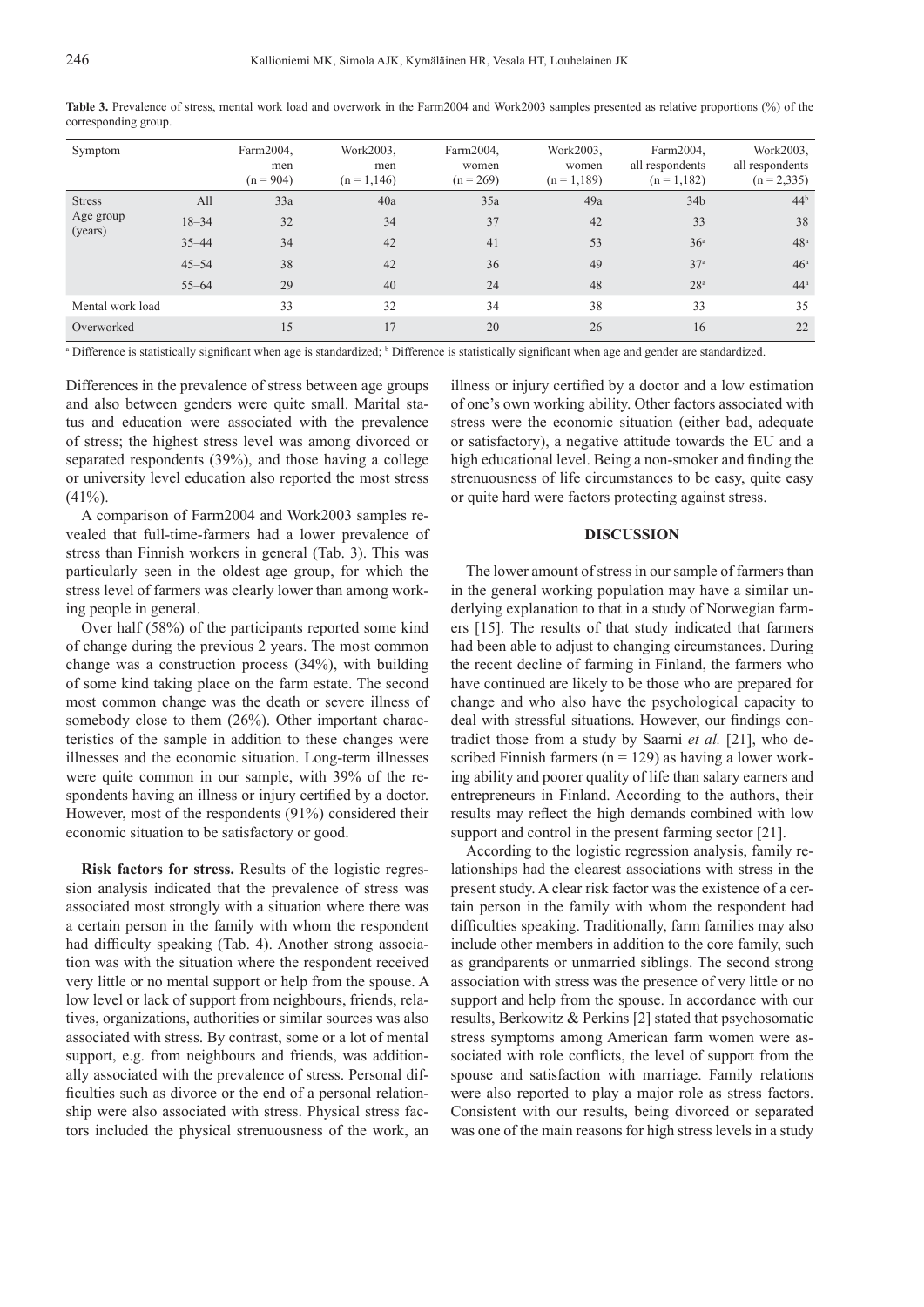#### **Table 4.** Relationship between the response variable 'stress' and predictor variables in our analysis.

| Effect                                                                                            |                                                                               |                     | Odds ratio (OR) point estimates<br>(95% Wald Confidence Intervals) |
|---------------------------------------------------------------------------------------------------|-------------------------------------------------------------------------------|---------------------|--------------------------------------------------------------------|
|                                                                                                   |                                                                               | Adjusted            | Un-adjusted                                                        |
| Economic situation                                                                                | Satisfactory / very good or good                                              | $0.93(0.66 - 1.31)$ | $1.38(1.07-1.78)$                                                  |
|                                                                                                   | Adequate or bad / very good or good                                           | $0.95(0.54 - 1.67)$ | $2.03(1.35 - 3.07)$                                                |
|                                                                                                   | Change in production sector during the last 10 years: no change / has changed | $1.21(0.79-1.84)$   | $1.21(0.88 - 1.66)$                                                |
| Education                                                                                         | no professional education / vocational school                                 | $0.98(0.68 - 1.41)$ | $0.96(0.73 - 1.26)$                                                |
|                                                                                                   | college or university level / vocational school                               | $1.84(1.20-2.84)$   | $1.46(1.04-2.04)$                                                  |
| Illness or injury certified by a doctor: yes / no                                                 |                                                                               | $1.46(1.03-2.06)$   | $1.61(1.26-2.05)$                                                  |
| Number of sick leave days during the previous 6 months                                            |                                                                               | $0.99(0.98 - 1.00)$ | $1.01(1.00-1.01)$                                                  |
| Working ability $1-10$ points, own estimation, $low - high$                                       |                                                                               | $1.26(1.10-1.45)$   | $1.44(1.31-1.59)$                                                  |
| Change in life                                                                                    | Marriage or beginning of other close relationship: no / yes                   | $1.51(0.67-3.39)$   | $0.99(0.56-1.75)$                                                  |
| during the last year                                                                              | Birth of a baby: no / yes                                                     | $0.82(0.47-1.44)$   | $0.82(0.52 - 1.29)$                                                |
|                                                                                                   | Death or difficult illness of a close person: no / yes                        | $1.25(0.87-1.79)$   | $0.90(0.68 - 1.18)$                                                |
|                                                                                                   | Divorce or ending of cohabitation yes / no                                    | 2.75 (0.99–7.61)    | $2.63(1.38 - 5.01)$                                                |
| Physical exercise                                                                                 | At most 1–3 times per month / at least 3 days per week                        | $1.50(0.95 - 2.37)$ | $1.32(0.94 - 1.86)$                                                |
|                                                                                                   | During 1–2 days per week / at least 3 days per week                           | $1.22(0.78-1.92)$   | $1.13(0.79-1.60)$                                                  |
| Smoking: no / yes                                                                                 |                                                                               | $0.69(0.45-1.07)$   | $0.58(0.42 - 0.80)$                                                |
| Alcohol consumption                                                                               | At least once per month / only a few times per year or never                  | $1.04(0.66-1.64)$   | $1.03(0.73 - 1.46)$                                                |
|                                                                                                   | Once per week / only a few times per year or never                            | $1.29(0.83 - 2.00)$ | $1.16(0.82 - 1.62)$                                                |
|                                                                                                   | At least twice a week or more often / only a few times per year<br>or never   | $1.14(0.73 - 1.76)$ | $1.38(1.00-1.92)$                                                  |
| Strenuousness of agricultural                                                                     | Some strenuous / light or quite light                                         | $1.56(0.88 - 2.76)$ | $1.75(1.12 - 2.72)$                                                |
| work physically                                                                                   | Quite or very strenuous / light or quite light                                | $1.28(0.72 - 2.29)$ | $2.42(1.56-3.76)$                                                  |
| Strenuousness of life                                                                             | Quite easy / hard or very hard                                                | $0.17(0.09-0.33)$   | $0.11(0.06 - 0.18)$                                                |
| circumstances                                                                                     | Quite hard / hard or very hard                                                | $0.51(0.27-0.97)$   | $0.37(0.21 - 0.63)$                                                |
|                                                                                                   | Easy / hard or very hard                                                      | $0.07(0.03 - 0.17)$ | $0.04(0.02-0.09)$                                                  |
| "There is no sense in planning life beforehand"; disagree / agree                                 |                                                                               | $1.27(0.85-1.88)$   | $1.18(0.86 - 1.61)$                                                |
| Mental support and help                                                                           | No spouse or no need for support / a lot of support                           | $0.93(0.56 - 1.54)$ | $0.87(0.63 - 1.21)$                                                |
| from spouse                                                                                       | Very little or not at all / a lot of support                                  | $3.39(1.53 - 7.52)$ | $4.35(2.33 - 8.11)$                                                |
|                                                                                                   | Some support / a lot of support                                               | $1.12(0.79-1.59)$   | $1.12(0.84 - 1.50)$                                                |
| Is there a certain adult person in your family whom you have difficulties speaking with: yes / no |                                                                               | $2.72(1.38 - 5.34)$ | $4.61(2.70-7.87)$                                                  |
| Mental support from neigh-                                                                        | Not at all or only a little / no need for support from anyone                 | $2.48(1.31 - 4.68)$ | $3.88(2.37 - 6.34)$                                                |
| bours, friends, relatives, orga-<br>nizations, authorities, etc.                                  | Some or a lot of support / no need for support from anyone                    | $2.14(1.42-3.25)$   | $2.70(1.94 - 3.76)$                                                |
| Attitude towards the EU                                                                           | No positive or negative attitude / positive attitude                          | $1.02(0.63 - 1.66)$ | $1.05(0.71-1.54)$                                                  |
|                                                                                                   | Negative / positive attitude                                                  | $1.68(1.07-2.65)$   | $1.67(1.17-2.39)$                                                  |

**Bold font** indicates statistically significant factors.

of farmers in New Zealand [6]. Our results indicate the importance of support; the respondents who were stressed suffered from a lack of support, but at the same time, some of those who had received support were still stressed.

The physical strenuousness of agricultural work was one of the stress risk factors. Sanne *et al.* [22] also reported a connection between the physical strain of agricultural work and stress. A negative attitude towards the EU additionally increased stress in our study. In other studies it has been found that complicated tasks related to agricultural administration and legislation were among the main reasons associated with stress [1, 4, 7]. According to a literature survey [26], farmers had at the same time a high index of administrative work and considerable worries about the future. The state of health of farmers in our survey was associated with their level of stress. Poor health has also been reported as an important reason for stress symptoms in Canada and the United Kingdom [14, 23]. A recent follow-up study on the Finnish working population, "Work and health 2006", revealed that farmers had the lowest working ability among all occupational sectors [17].

Almost 10% of the farmers in our sample had economic problems. According to the logistic regression analysis, having a bad, adequate and even satisfactory economic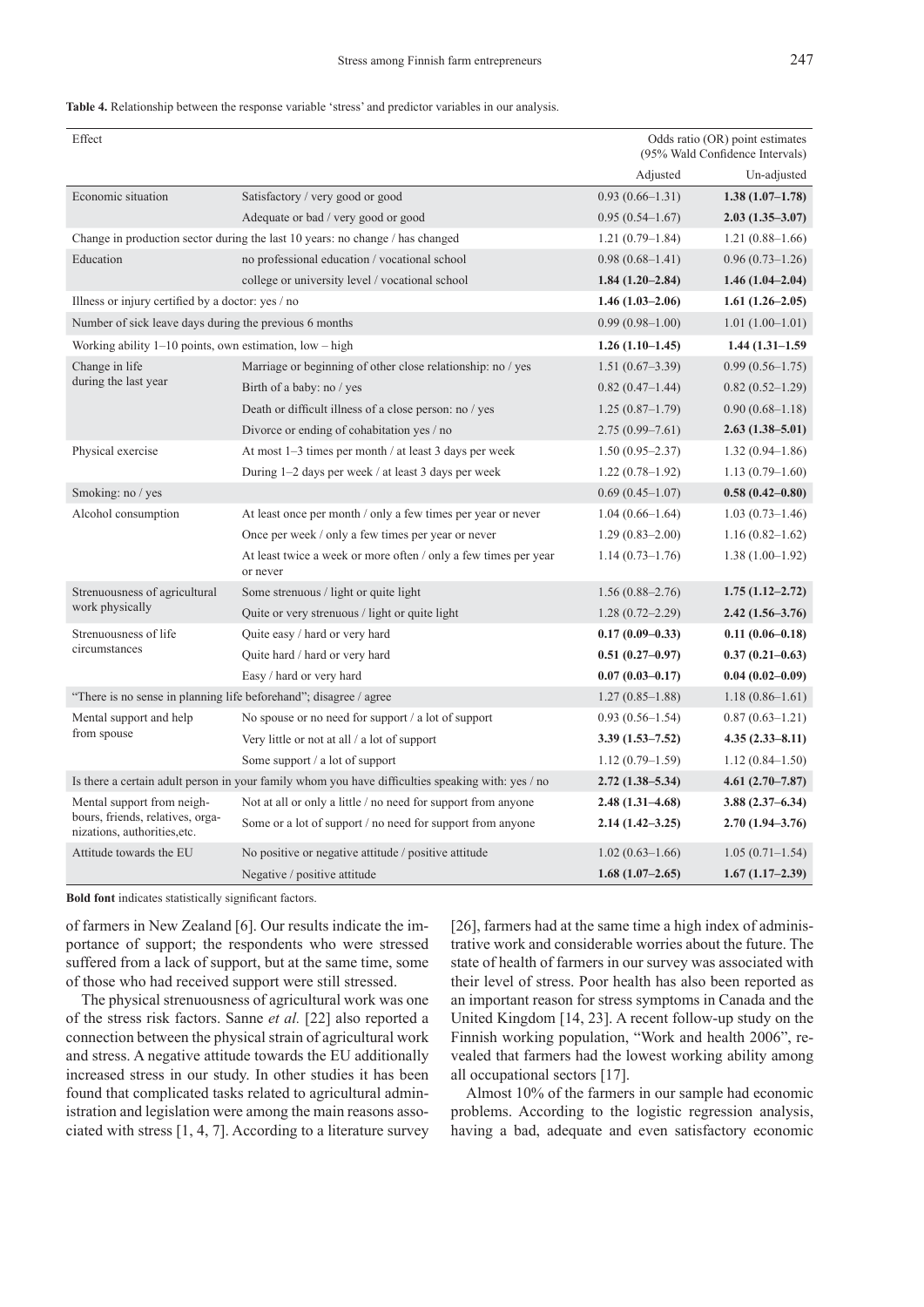situation was associated with stress. Similarly, in several other studies, economic problems have been among the main reasons for stress [6, 23, 24]. Gregoire [7] concluded from a literature survey that economic problems were often mentioned as reasons for stress among farmers in England and abroad.

It is interesting that higher education to a university or college level was associated with a higher stress level in our study. More highly educated farmers may have been more conscious of the high demands of the agricultural sector. On the other hand, a higher level of education may also provide skills to recognize and handle stress symptoms. However, some of the respondents were probably educated in a profession other than agriculture, which possibly caused ambiguity in their life. The farm enterprise is often inherited or bought from parents and other siblings. This situation may be a revelation to a new farmer and is not prearranged. Farm wives often have schooling in another profession and their work on the farm is often due to marriage. By contrast, Melberg [24] found education to lower the stress level among Norwegian farmers.

The strength of this study is that it is based on a large number of interviewed persons, totalling 1,182 farm entrepreneurs working full-time on a farm. The participation rate in the telephone interview (86%) was also high. A wide variety of questions were asked in the survey, so it was possible to determine which factors associated with the prevalence of stress. The differences between our sample and the Finnish farming population were mainly a result of only full-time farmers being interviewed in this survey.

#### **CONCLUSIONS**

One in three (34%) full-time working farm entrepreneurs in 2004 ( $n = 1,182$ ) had symptoms of stress, which was a lower proportion than among the general Finnish working population (44%) in 2003. Problems in social relationships in the farming family, a lack of mental support and help from the spouse, divorce, and the existence or lack of mental support from neighbours and other persons had the clearest association with stress in our sample. Good social relationships with close persons are thus important elements to avoid stress. Physical stress factors included the strenuousness of agricultural work, illness and a low estimation of working ability. The economic situation, a higher educational level and a negative attitude towards the EU were also associated with stress. Health and extension services for the farming sector should be able to advise and support farm women and men, particularly on paying attention to maintaining their social relationships. Our finding of a relatively low level of stress may indicate that those who have continued within the agricultural sector are prepared for changes and also have the psychological capacity to deal with stressful situations.

#### **Acknowledgements**

The authors thank the Farmers' Social Insurance Institution (Mela) and the Ministry of Agriculture and Forestry for funding the research project. We also thank the Finnish Cultural Foundation and the Research Foundation of Agricultural Machinery, which enabled the article to be written. In addition, we are most grateful to biometrician Lauri Jauhiainen and IT specialist Maria Hirvonen for their valuable guidance and help.

#### **REFERENCES**

1. Alpass F, Flett R, Humphries S, Massey C, Morriss S, Long N: Stress in dairy farming and the adoption of new technology. *Int J Stress Manag* 2004, **11**, 270-281.

2. Berkowitz AD, Perkins W: Correlates of Psychosomatic Stress Symptoms Among Farm Women: A Research Note on Farm and Family Functioning. *J Hum Stress* 1985, **11**, 76-81.

3. Booth NJ, Lloyd K: Stress in farmers. *Int J Soc Psychiatr* 1999, **46**, 67-73.

4. Deary IJ, Willock J, Mcgregor M: Stress in farming. *Stress Med* 1997, **13**, 131-136.

5. Elo A-L, Leppänen A, Jahkola A: Validity of a single-item measure of stress symptoms. *Scand J Work Environ Health* 2003, **29**, 444-451.

6. Firth HM, Williams SM, Herbison GP, McGee RO: Stress in New Zealand farmers. *Stress and Health* 2007, **23**, 51-58.

7. Gregoire A: The mental health of farmers. *Occup Med* 2002, **52**, 471-476.

8. Johnson JV, Hall EM: Job strain, work place social support and cardiovascular disease: a cross-sectional study of a random sample of the Swedish working population. *Am J Public Health* 1988, **78**, 1336-1342.

9. Karasek RA, Theorell T: *Healthy Work: Stress, Productivity, and the Reconstruction of Working Life*. Basic Books, New York 1990.

10. Katila S: *Moraalijärjestyksen rajaama tila: maanviljelijä-yrittäjäperheiden selviytymisstrategiat* (Framed by moral order: The survival strategies of farm family businesses). Helsinki School of Economics and Business Administration, Helsinki 2000. *Acta Universitatis Oeconomicae Helsingiensis* A-174.

11. Kauppinen T, Hanhela R, Heikkilä P, Lehtinen S, Lindström K, Toikkanen J, Tossavainen A: *Työ ja terveys Suomessa 2003* (Work and Health in Finland 2003). Finnish Institute of Occupational Health, Helsinki 2004.

12. Kauppinen T, Hanhela R, Heikkilä P, Kasvio A, Lehtinen S, Lindström K, Toikkanen J, Tossavainen A: *Työ ja terveys Suomessa 2006*  (Work and Health in Finland in 2006). Finnish Institute of Occupational Health, Helsinki 2007.

13. Leskinen J: *Saloseudulta EU-isännäksi – lypsykarjayrittäjät muutosmurroksessa. Seurantatutkimus 1997–2001*. (Dairy Farmers in a Period of Transition. A Follow-up Study 1997–2001). Finnish Institute of Occupational Health, Helsinki 2004. Työ ja ihminen, Tutkimusraportti 24.

14. May JJ: Clinically significant occupational stressors in New York farmers and farm families. *J Agric Saf Health* 1998, **4**, 9-14.

15. Melberg K: Farming, Stress and psychological well-being: the case of Norwegian farm spouses. *Sociol Ruralis* 2003, **43**, 56-76.

16. Niemi J, Ahlstedt J (Eds.): *Finnish Agriculture and Rural Industries 2006*. MTT Taloustutkimus, Helsinki 2006. Julkaisuja 106a.

17. Perkiö-Mäkelä M, Hirvonen M, Elo A, Ervasti J, Huuhtanen P, Kandolin I, Kauppinen K, Kauppinen T, Ketola R, Lindström K, Manninen P, Mikkola J, Reijula K, Riala R, Salminen S, Toivanen M, Viluksela M: *Työ ja terveys – haastattelututkimus 2006. Taulukkoraportti*. (Work and Health – Interview Study in 2006: Tabular Report). Finnish Institute of Occupational Health, Helsinki 2006.

18. Piirainen H, Elo A-L, Kankaanpää E, Laitinen H, Lindström K, Luopajärvi T, Mäkelä P, Pohjanpää K, Riala R: T*yö ja terveys-haastatte-*